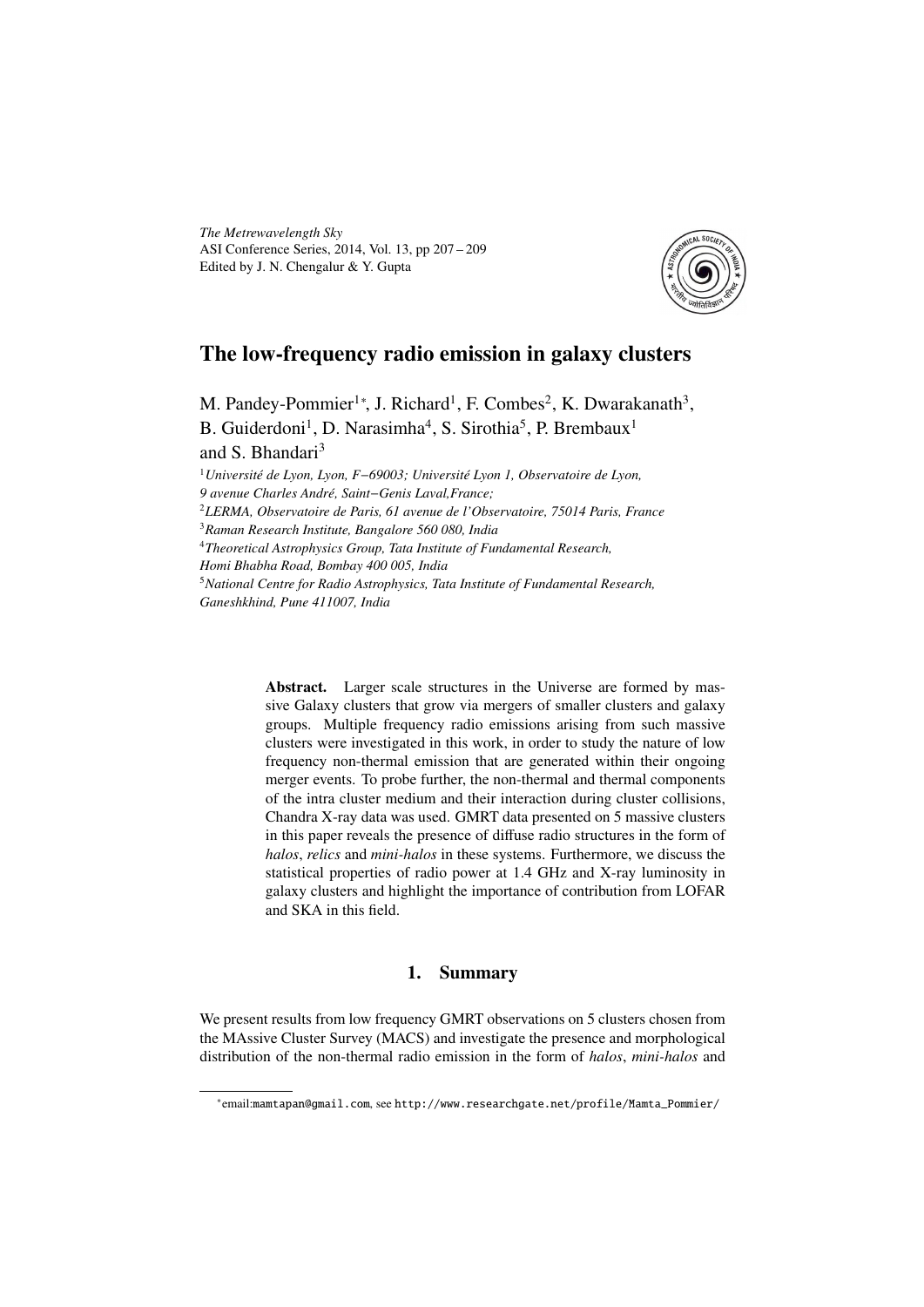208 *M. Pandey-Pommier et al.*



Figure 1. GMRT contours overlaid on Chandra X-ray data for (top left to bottom right) MACSJ 0717.<sup>5</sup> <sup>+</sup> 3745, MACSJ1149 <sup>+</sup> 2223, MACSJ0329.<sup>6</sup> <sup>−</sup> 0211, MACSJ1532.<sup>9</sup> <sup>+</sup> 3 and MACSJ1115.<sup>2</sup> <sup>+</sup> 5320.

*relics* in these systems (Feretti et al. 2012). Radio *halos* are mainly present in clusters that show dynamically disturbed centers in X-rays, whereas *mini-halos* are present in relaxed cool core clusters (Giacintucci et al. 2011). Centrally placed Mpc-scale giant halo was detected in MACS J0717.5+3745 and Mpc-scale central halo with double relic structure placed at the periphery of the X-ray emission was detected in MACS J1149+2223 downto 610 MHz (Pandey-Pommier et al. 2013a, 2013b, 2014, Bonnafede et al. 2012, vanWeeren et al. 2009). In the case of MACSJ0329.6-0211, MACSJ1532.9+3 and MACSJ1115.2+5320, mini-halos of size  $\leq$  500 kpc were detected down to 610 MHz, ref. Fig. 1 (Pandey-Pommier et al. 2014). The correlation between halo radio power at 1.4 GHz and X-ray luminosity plane is already known to show bimodality in its distribution suggesting that radio halos are transient phenomenon connected with merging clusters (Cassano et al. 2008). Thanks to our deep observations with high sensitivity ( $\sim$  45µJy at 610 MHz) we have managed to provide better upper limits to the radio power at 1.4 GHz and X-ray luminosity plot by detecting the most powerful radio halo in MACSJ0717.5+3745 and most steep radio halo in MACSJ1149+2223. In the case of mini-halos our results further confirm the hypothesis that there exists an intrinsic scaling between the radio power and the X-ray luminosity by providing positive detections to the fit (Kale et al. 2013). It is important